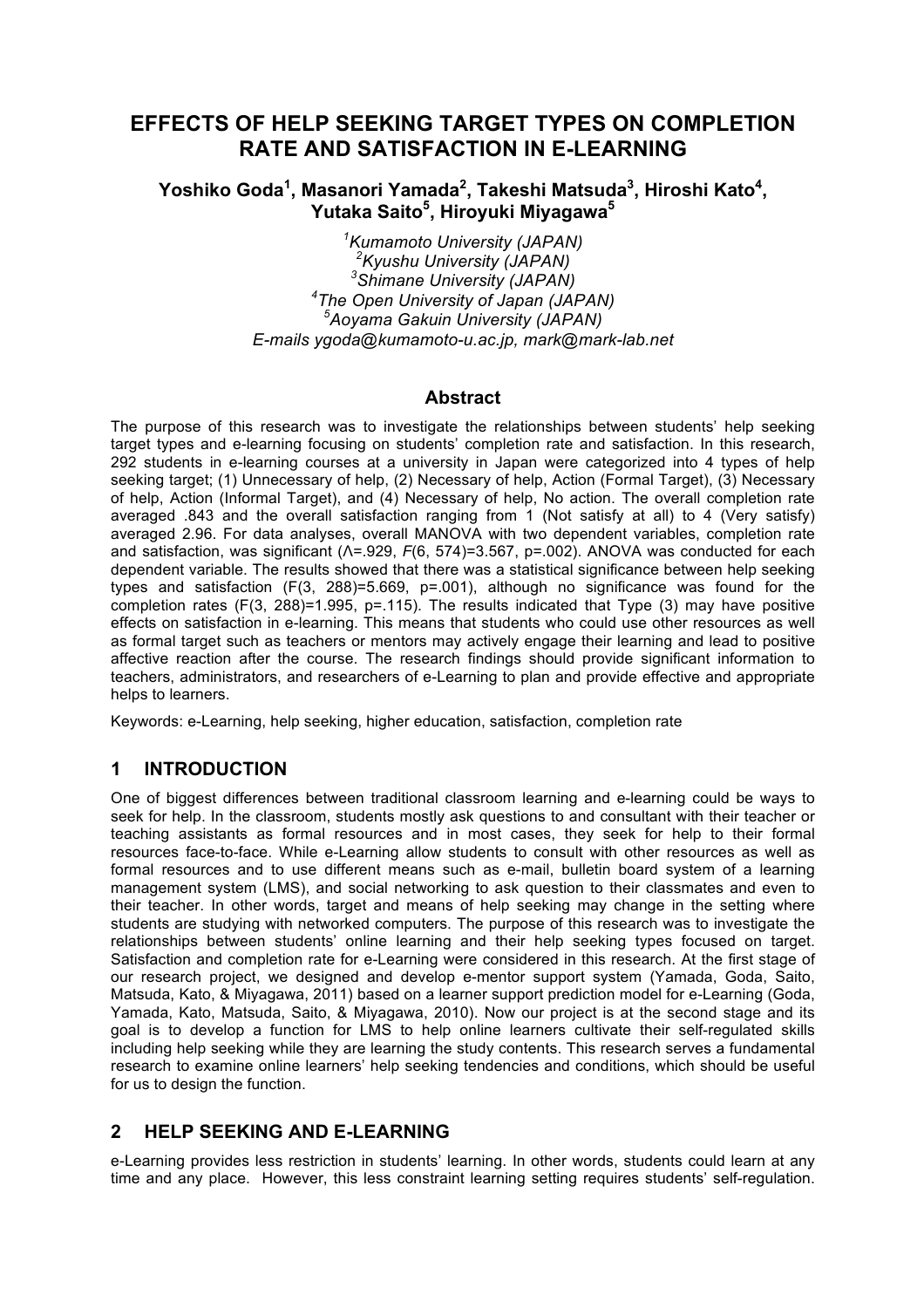Self-regulation refers to the degree to which students are "metacognitively, motivationally, and behaviorally active participants of their own learning process" (Zimmerman, 1989). Help seeking can be an important self regulated learning strategy (Karabenick & Newman, 2006) and it involves selfreflection and motivational regulation. In fact, a commonly used inventory for self-regulated learning, Motivated Strategies for Learning Questionnaire (MSLQ) (Pintrich, Smith, Garcia, & McKeachie, 1991) includes question ítems related to help seeking. Newman (2009) suggested there should be three key factors for adaptive help seeking; necessity, content, and target. Wolters and his colleagues (2003) showed subcategories for help seeking in their inventory, which were General Intention to Seek Needed Help, General Intention to Avoid Needed Help, Perceived Costs of Help seeking (threat), Perceived Benefits of Help seeking, Perceived Benefits of Help seeking, Instrumental (Autonomous) Help seeking Goal, Expedient (Executive) Help seeking Goal, Seeking Help from Formal Source (teachers), Seeking Help from Informal Source (other students), Perceived Teacher Support of Questioning. In our research project, we have been focusing on e-Learning and also found that help seeking is one of four important factors in self-regulated learning for e-Learning along with affective, cognitive, and self-independence factors (Goda, et al, 2010). In this research, we focused on target of students' help seeking in e-learning with comparisons of formal (teacher and mentor) vs. informal (other students or people) resources and tried to investigate the relationship between the help seeking target types and students' behaviour (completion rate) and attitude (satisfaction) for e-Learning.

# **3 METHOD**

In this research, a survey and observation method was used to collect the data in e-Learning courses at a private university in Japan.

## **3.1 E-Learning Course Description and Research Participants**

The target e-Learning courses were delivered full online with a learning management system (LMS) at the university and three courses of a same instructor were selected to minimize the effects of instructor characteristics. They were designed and developed by an e-Learning professional team at the university and implemented by an instructor and a mentor for an each course (Goda, et. al., 2009). The interactions and communications for learner support were done through mail and bulletin board systems on the LMS. Students could ask inquiry and consult with the formal resources (their teacher and mentor) with and without directing a respondent. There were total 410 students registered the target courses and the average course completion rate was 85.24%. The 292 students completed a researchers-developed questionnaire were analysed in this research.

### **3.2 Instruments and Data Collection**

There were two dependent variables, completion rate and satisfaction towards e-Learning and one independent variable, help seeking target type in this research. In order to collect the data related to students' satisfaction and help seeking target types, the researchers-developed questionnaire was utilized. The question items on the help seeking necessity during the semester, main help seek target, and actions of help seek were included to determine students' help seek target types. An overall satisfaction for the course was asked with a 4-point Likert scale ranging from 1 (Not satisfy at all) to 4 (Very satisfy). The completion rate was calculated with the records on the LMS.

### **3.3 Procedures and Data Analysis**

The questionnaire was conducted at the end of the semester with a questionnaire function of the LMS. The research participants were categorized into 4 types of help seeking target; (1) Unnecessary of help, (2) Necessary of help, Action (Formal Target), (3) Necessary of help, Action (Informal Target), and (4) Necessary of help, No action. The alpha was set .05 priori to the data analysis, and in order to avoid the alpha inflation, MANOVA was done first, and then ANOVA for each dependent variable was conducted once the MANOVA result was significant.

## **4 RESULTS**

The results of help seeking target type and the inferential statistics were demonstrated below.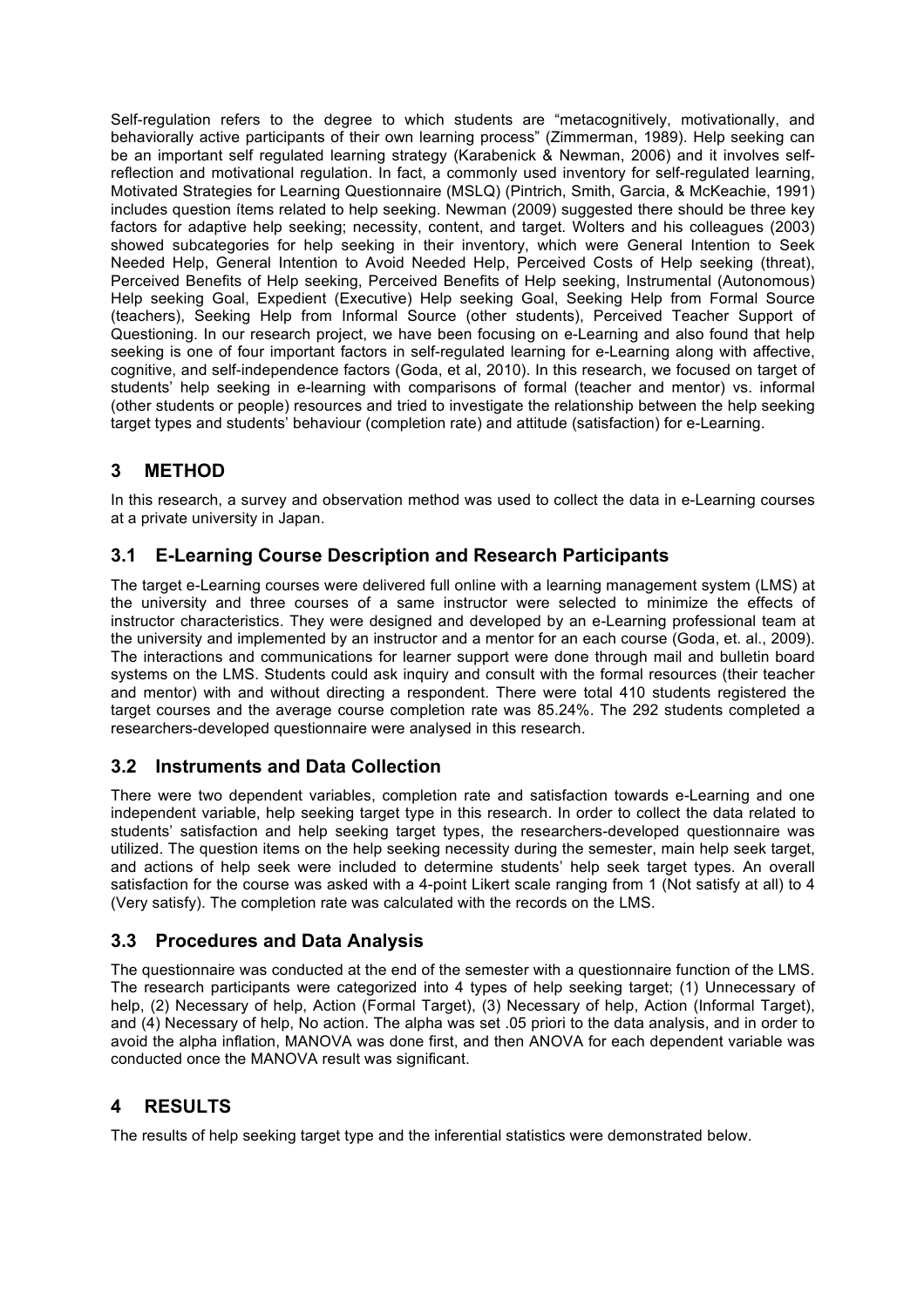## **4.1 Help Seeking Target Types and Results of Descriptive Statistics**

The students' help seeking target types were organized in Figure 1. The student numbers (percentages over 292 students) of Type (1) to (4) are as followed respectively: 118 (40.4%), 77  $(26.7 \%)$ , 40  $(13.6 \%)$ , and 57  $(19.5 \%)$ . There are 118 students who did not need help during the semester, while 174 students encountered the occasions of the need for help. Then in the students with the necessity of help seeking, 67.3% of the students took action of help seeking either to formal or informal target.

Table 1 shows the results of the descriptive statistics for two dependent variables. The overall completion rate averaged .843 and the overall satisfaction averaged 2.962 over 4.000. The highest rate for completion rate was marked in Type (3) Necessary of help, Action (Informal Target) (90.2%) and Type (1) Unnecessary of help shows the lowest rate (80.2%). As to satisfaction, Type (3) Necessary of help, Action (Informal Target) indicates the highest average (3.25) and Type (2) Necessary of help, Action (Formal Target) averages the lowest score (2.73).

#### **4.2 Results of Inferential Statistics**

For data analyses, overall MANOVA with two dependent variables, completion rate and satisfaction, was significant (Λ=.929, F(6, 574)=3.567, p=.002). ANOVA was conducted for each dependent variable. The results showed that there was a statistical significance between help seeking types and satisfaction (*F*(3, 288)=5.669, *p*=.001), although no significance was found for the completion rates (*F*(3, 288)=1.995, *p*=.115). The post hoc analysis for satisfaction with the help seeking types show the significance differences between Type (1) Unnecessary of help and Type (2) Formal Target, Type (2) Formal Target and Type (3) Informal Target, Type (3) Informal Target and Type (4) Necessary of help, No action (see Table 2).



*Figure* 1. Students' Number and Percentage for Help Seeking Target Types. (1) Unnecessary of help, (2) Necessary of help, Action (Formal Target), (3) Necessary of help, Action (Informal Target), and (4) Necessary of help, No action. Necessity: The percentage over *n* = 117.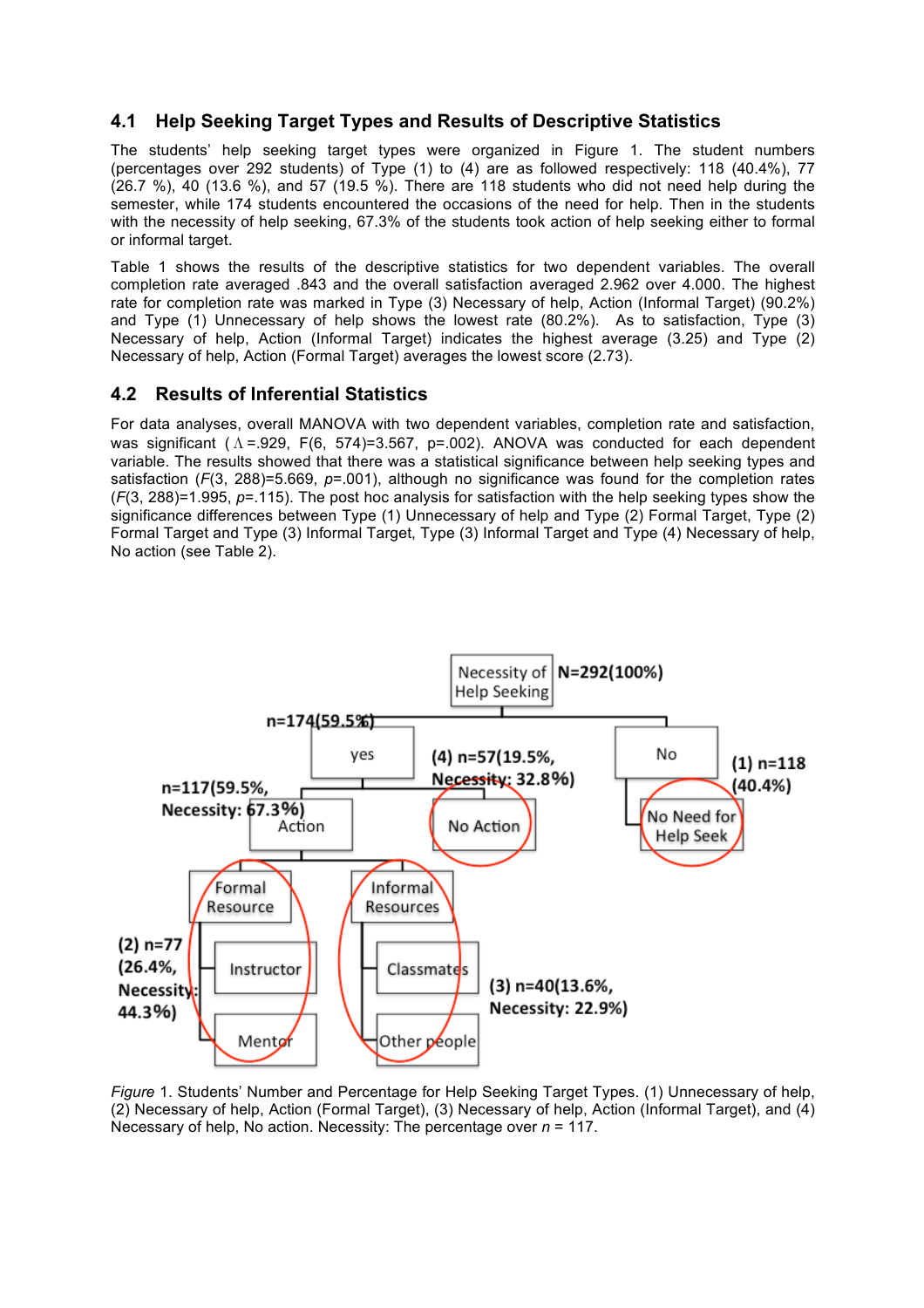Type (3) Informal Target scores significantly higher than Type (2) Formal Target and (4) Necessary of help, No action. The satisfaction of Type (1) Unnecessary of help is significantly higher than Type (2) Formal Target.

|              | <b>Help Seeking Target Type</b>                    | т     | sd    | n   |
|--------------|----------------------------------------------------|-------|-------|-----|
| Completion   | (1) Unnecessary of help                            | 0.853 | 0.195 | 118 |
| Rate         | (2) Necessary of help, Action<br>(Formal Target)   | 0.827 | 0.237 | 77  |
|              | (3) Necessary of help, Action<br>(Informal Target) | 0.902 | 0.202 | 40  |
|              | (4) Necessary of help, No action                   | 0.802 | 0.205 | 57  |
|              | Sum                                                | 0.843 | 0.211 | 292 |
| Satisfaction | (1) Unnecessary of help                            | 3.093 | 0.679 | 118 |
|              | (2) Necessary of help, Action<br>(Formal Target)   | 2.727 | 0.927 | 77  |
|              | (3) Necessary of help, Action<br>(Informal Target) | 3.250 | 0.809 | 40  |
|              | (4) Necessary of help, No action                   | 2.807 | 0.854 | 57  |
|              | Sum                                                | 2.962 | 0.822 | 292 |

Table 1. Completion Rate and Satisfaction of Help Seeking Target Types: Descriptive Statistics

Table 2. Post Hoc results for Satisfaction with Help Seeking Target Types

| Satisfaction     | Help Seeking                                       | <b>Help Seeking</b>      | m dif.   | Std.<br>Error | р     | 95% CI   |          |
|------------------|----------------------------------------------------|--------------------------|----------|---------------|-------|----------|----------|
|                  | Target Type (i)                                    | Target Type (j)          | $(L-J)$  |               |       | Low      | High     |
| <b>Tukey HSD</b> |                                                    | (2) Necessary of help,   | 0.366    | 0.118         | 0.011 | 0.062    | 0.670    |
|                  | (1) Unnecessary of help                            | Action (Formal Target)   |          |               |       |          |          |
|                  |                                                    | (3) Necessary of help,   | $-0.157$ | 0.147         | 0.710 | $-0.536$ | 0.223    |
|                  |                                                    | Action (Informal Target) |          |               |       |          |          |
|                  |                                                    | (4) Necessary of help,   | 0.286    | 0.129         | 0.123 | $-0.048$ | 0.621    |
|                  |                                                    | No action                |          |               |       |          |          |
|                  |                                                    | (1) Unnecessary of help  | $-0.366$ | 0.118         | 0.011 | $-0.670$ | $-0.062$ |
|                  | (2) Necessary of help,                             | (3) Necessary of help,   | $-0.523$ | 0.156         | 0.005 | $-0.927$ | $-0.118$ |
|                  | Action (Formal Target)                             | Action (Informal Target) |          |               |       |          |          |
|                  |                                                    | (4) Necessary of help,   | $-0.080$ | 0.140         | 0.941 | $-0.442$ | 0.283    |
|                  |                                                    | No action                |          |               |       |          |          |
|                  | (3) Necessary of help,<br>Action (Informal Target) | (1) Unnecessary of help  | 0.157    | 0.147         | 0.710 | $-0.223$ | 0.536    |
|                  |                                                    | (2) Necessary of help,   | 0.523    | 0.156         | 0.005 | 0.118    | 0.927    |
|                  |                                                    | Action (Formal Target)   |          |               |       |          |          |
|                  |                                                    | (4) Necessary of help,   | 0.443    | 0.166         | 0.039 | 0.015    | 0.871    |
|                  |                                                    | No action                |          |               |       |          |          |
|                  | (4) Necessary of help,                             | (1) Unnecessary of help  | $-0.286$ | 0.129         | 0.123 | $-0.621$ | 0.048    |
|                  |                                                    | (2) Necessary of help,   | 0.080    | 0.140         | 0.941 | $-0.283$ | 0.442    |
|                  | No action                                          | Action (Formal Target)   |          |               |       |          |          |
|                  |                                                    | (3) Necessary of help,   | $-0.443$ | 0.166         | 0.039 | $-0.871$ | $-0.015$ |
|                  |                                                    | Action (Informal Target) |          |               |       |          |          |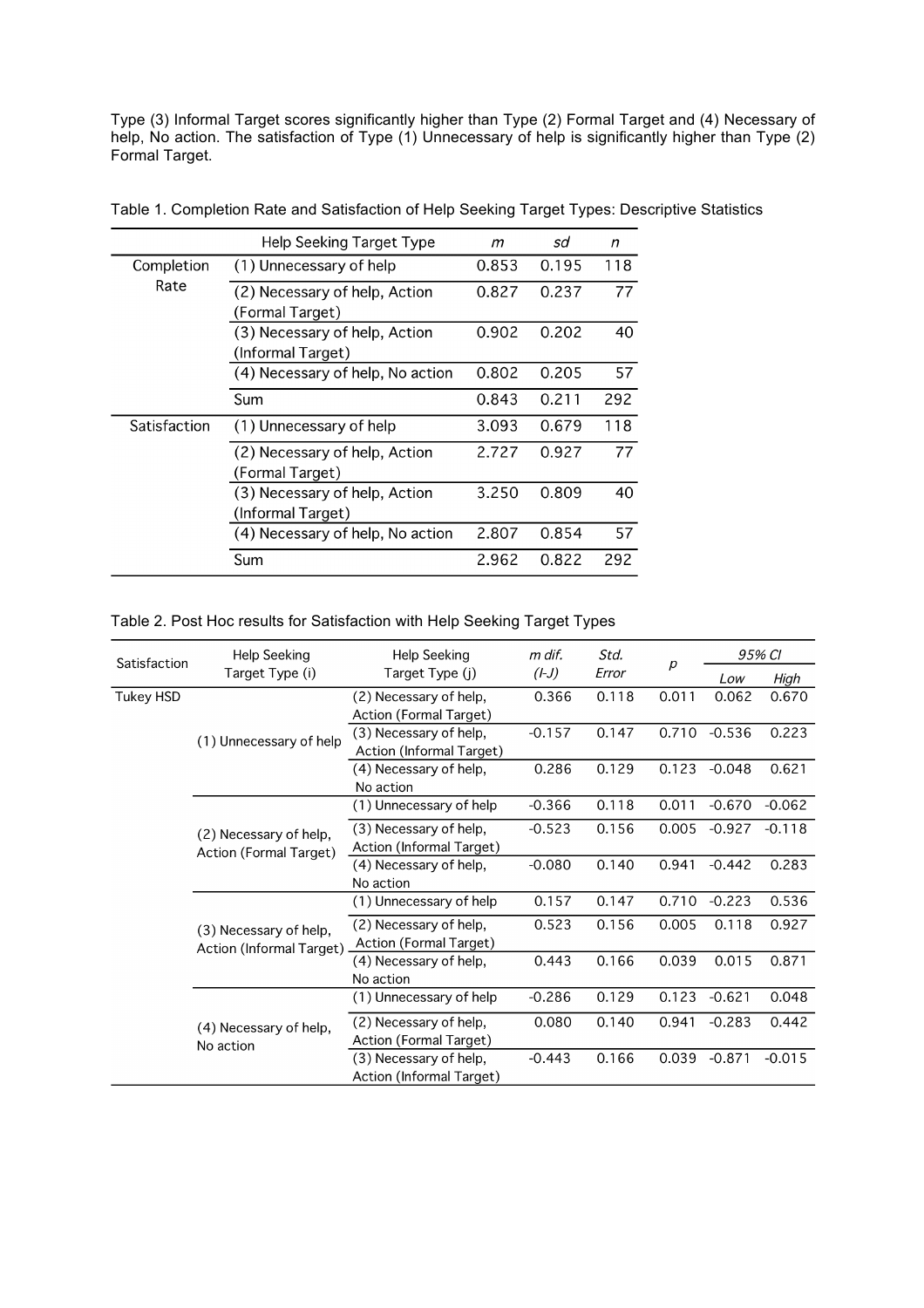### **5 CONCLUSION AND FUTURE IMPLICATIONS**

The results indicated that Type (3) Necessary of help, Action (Informal Target) may have positive and significant effects on satisfaction in e-learning. Type (3) did not have a significant effect on completion rate, but the type averages the highest completion rate. Karabenick and Newman (2006) and Wolters et al. (2003) emphasized the importance of the formal target for help seeking, but the research results indicates the students with the informal target type (Type (3)) had higher completion rate and better satisfaction than those with the formal target type. This may imply that the informal target for help seeking could be important strategy for e-Learning. In other words, the students who could use other resources as well as formal target such as teachers or mentors may actively engage their learning and lead to positive affective reaction after the course. As discussed earlier, e-Learning requires more selfregulation than the traditional face-to-face instruction and this difference results in the preferable behaviour and attitudes toward e-Learning of Type (3). The completion rate and satisfaction of the formal target type were relatively lower, which indicates that students might need the different strategy of help seeking for successful e-Learning from one for the traditional instruction. The research findings may be significant for teachers, administrators, and researchers of e-Learning to plan and provide effective and appropriate helps to learners.

One of the biggest research limitations should be the categorization of students' help seeking target types based on their responses on the questionnaire. For further investigation, the actual help seeking behaviour, question contents, kinds of the informal resources should be considered. Available resources as informal target increase as the technology advances for e-Learning. The e-Learning trends shift toward the constructive approach including such as computer assisted collaborative learning (CSCL). Collaborative learning, with high interaction among learners is related to high performance in socio-emotional development (eg., increased personal satisfaction) (Benbunan-Fich, Hiltz, & Harasim, 2005) and their communication has diverse features (Yamada & Akahori, 2009). In future research, these research limitations should be focused as research factors.

#### **ACKNOWLEDGEMENT**

This work was partially supported by KAKENHI, Grant-in-Aid for Scientific Research(B), (24300289).

#### **REFERENCES**

- [1] Benbunan-Fich, R., Hiltz, S. R., & Harasim, L. (2005). The online interaction learning model: An integrated theoretical framework for learning networks. In Hiltz, S. R., & Goldman, R. (Eds.), Learning together online - Research on asynchro- nous learning networks (pp. 19–37). Mahwah, NJ: Lawrence Erlbaum Associates.
- [2] Goda, Y., Matsuda, T., Yamada, M., Saito, Y., Kato, H., Miyagawa, H. (2009). Ingenious Attempts to Develop Self-Regulated Learning Strategies with e-Learning: Focusing on Time-Management Skill and Learning Habit, Proceedings of e-Learn 2009, 1265-1274
- [3] Goda, Y., Yamada, M., Kato, H., Matsuda, T., Saito, Y., Miyagawa, H (2010) Preliminary Development of Learner Support Prediction Model for E-Learning Based on Self-Regulated Learning Factors, Proceedings of ICERI 2010, 1960-1967
- [4] Newman, R. S. (2009). The motivational role of adaptive help seeking in self-regulated learning. In Schunk, D. H. & Zimmerman, B. J. (Eds.), Motivation and self-regulated learning (pp. 315- 338). New York: Routledge.
- [5] Karabenick, S. A. & Newman, R. S. (2006). Help seeking in academic settings: Goals, groups, and contexts. New Jersey: Lawrence Erlbaum Associates, Inc.
- [6] Pintrich, P. R., Smith, D. A., Garcia, T., & McKeachie W. J. (1991). A manual for the use of the Motivated Strategies for Learning Questionnaire (MSLQ). National Center for Research to Improve Postsecondary Teaching and Learning. Ann Arbor: University of Michigan.
- [7] Yamada,M., & Akahori, K. (2009). Awareness and performance through self- and partner's image in videoconferencing. CALICO Journal, 27(1), 1-25.